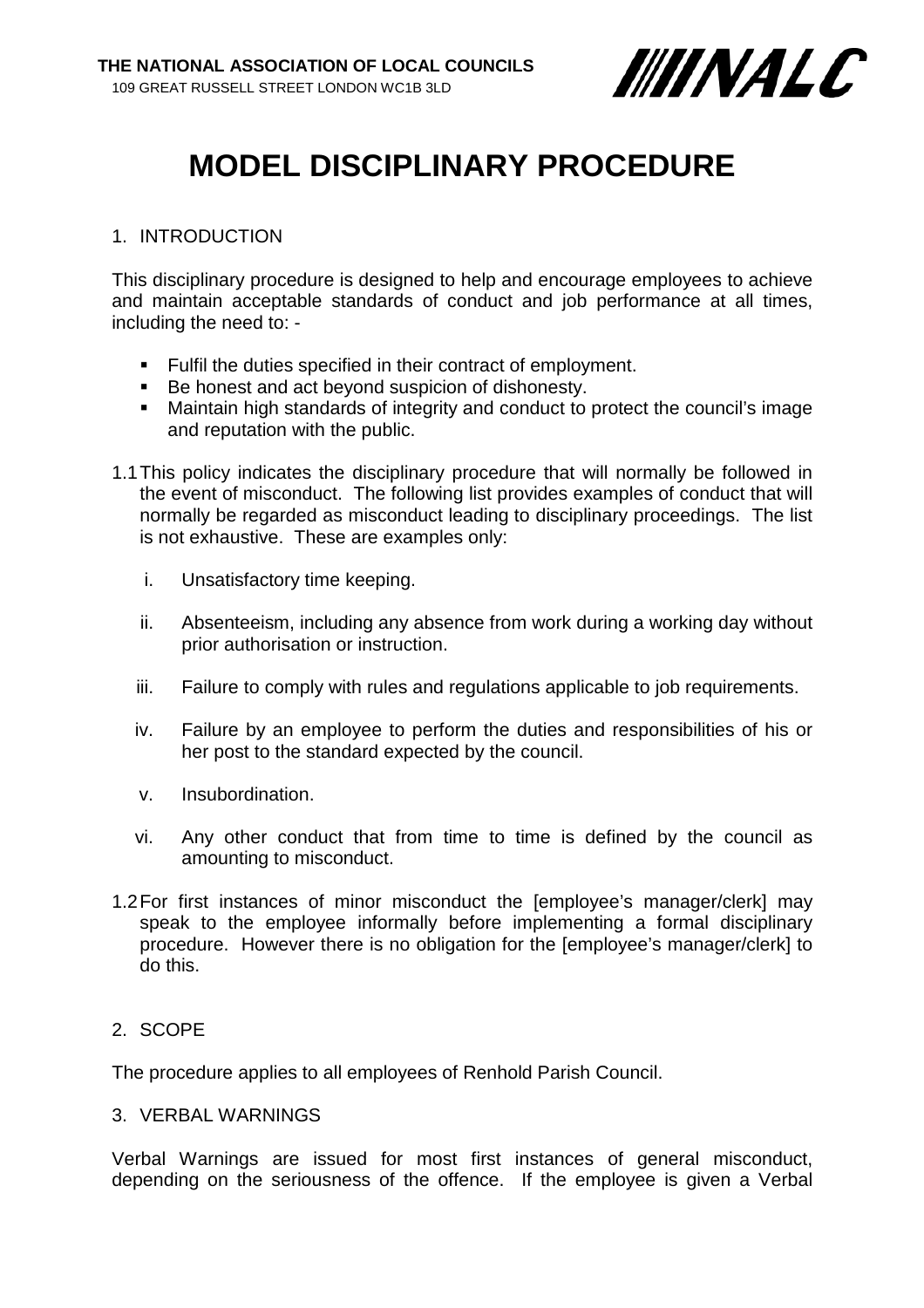109 GREAT RUSSELL STREET LONDON WC1B 3LD



Warning he or she will be warned of the likely consequences of any further disciplinary offences or a failure to improve his or her conduct to the satisfaction of the council. A note confirming the Verbal Warning will be placed on the employees personnel file [and a copy will be provided to the employee]. A Verbal Warning will normally remain in force for [6 months].

The Verbal Warning stage of the procedure may be omitted if the offence is of a sufficiently serious nature.

## 4. FIRST WRITTEN WARNING

In the case of a serious offence or repetition of an earlier minor offence the employee will normally be given a First Written Warning. A First Written Warning will be issued by the Chairman and will set out:

- i. the nature of the offence and the improvement required (if appropriate) and over what period;
- ii. the likely consequences of any further offence or failure by the employee to improve his/her conduct to an acceptable standard;
- iii. that further offences will result in more serious disciplinary action; and
- iv. the employee's right of appeal.

A first Written Warning will normally remain in force for [6 months].

The First Written Warning stage of the procedure may be omitted if the offence is of a sufficiently serious nature.

#### 5. FINAL WRITTEN WARNING

If further misconduct occurs within the time period specified in a First Written Warning, or if the misconduct is sufficiently serious the employee will be given a Final Written Warning. A Final Written Warning will be issued by the Chairman and will set out:

- i. the nature of the offence and the improvement required (if appropriate) and over what period;
- ii. the likely consequences of any further offence or a failure by the employee to improve his/her conduct to an acceptable standard;
- iii. that further offences will result in more serious disciplinary action up to and including dismissal; and
- iv. the employees right of appeal.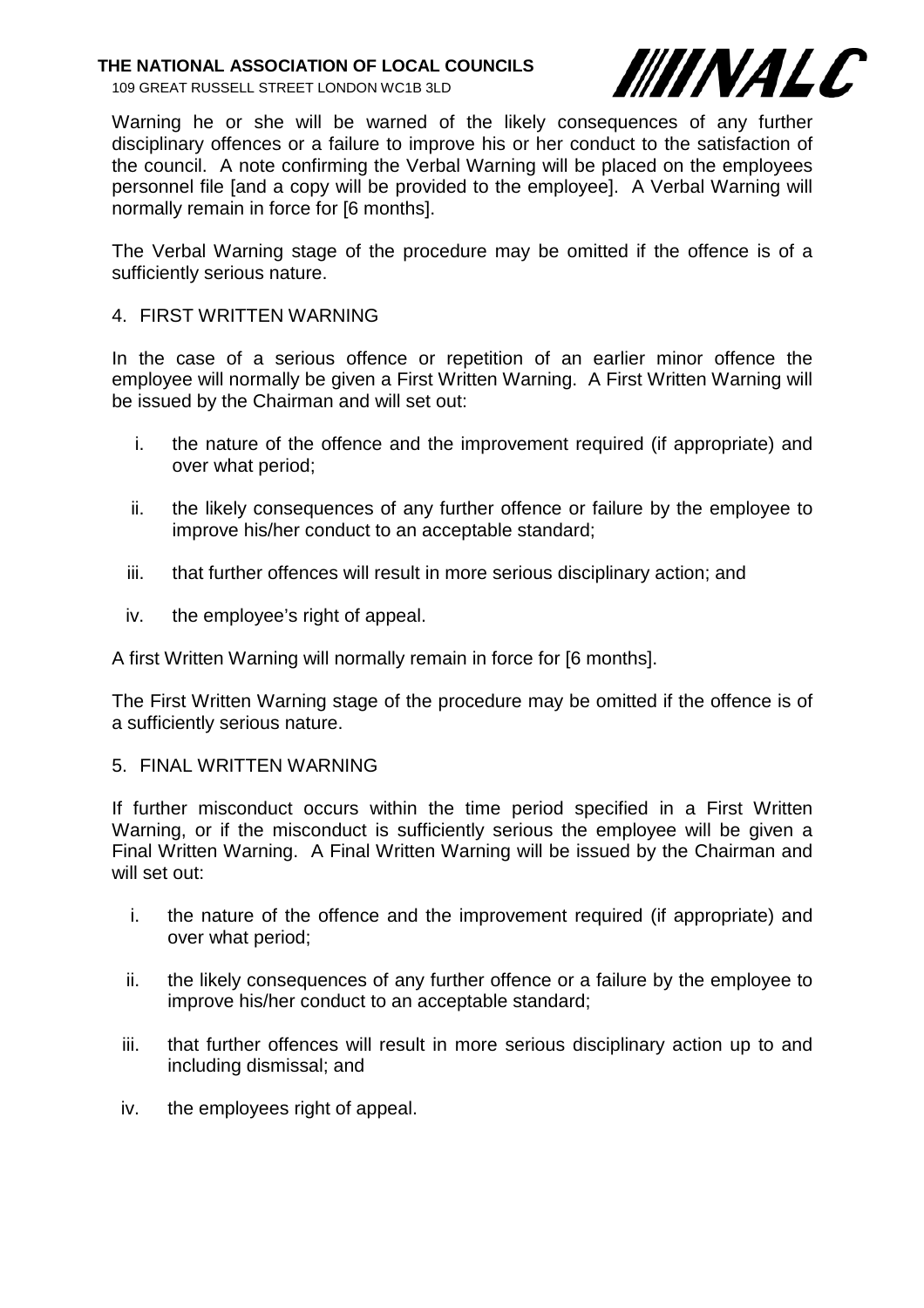109 GREAT RUSSELL STREET LONDON WC1B 3LD



Final Written Warnings may also be issued in circumstances where the misconduct does not amount to gross misconduct, but is sufficiently serious enough to warrant only one written warning.

A Final Written Warning will normally remain in force for [12 months].

- 6. STANDARD COUNCIL DISCIPLINARY PROCEDURE
	- 6.1. In the case of further misconduct within the time period specified in any Final Written Warning or if the misconduct is sufficiently serious and the council deems it to be appropriate to contemplate the dismissal, demotion or suspension (without pay) of the employee the following formal disciplinary procedure will be followed.
	- 6.2. The council will investigate the alleged misconduct and will establish the facts surrounding the complaint as necessary, taking into account the statements of any available witnesses.
	- 6.3. The council will set out in writing the alleged conduct or other circumstances which lead the council to contemplate dismissing the employee or taking disciplinary action against the employee and the basis for the allegation and will send the employee a copy of the statement inviting the employee to attend a disciplinary meeting to discuss the matter. The employee will be provided with a reasonable opportunity to consider his or her response to the information provided in the statement before attending the meeting. The employee must take all reasonable steps to attend the meeting.
	- 6.4. Disciplinary meetings will normally be convened within [5] working days of the council sending the employee the written statement referred to in 6.3 above. The employee may be accompanied to any disciplinary meeting by a fellow employee or by a representative of a trade union. The council will be represented by the Chairman or Vice Chairman.
	- 6.5. If the time or date proposed for the meeting is inconvenient (either for the employee or for the employees companion should he or she wish to be accompanied to the meeting pursuant to 6.4 above) the employee may ask to postpone the meeting by up to [5] working days.
	- 6.6. The meeting may be adjourned to allow matters raised during the course of the meeting to be investigated, or to afford the Chairman and Council time to consider their decision.
	- 6.7. After the meeting the council will inform the employee of their decision and any applicable sanction within [5] working days. [The meeting may be reconvened for this purpose]. The decision will be confirmed to the employee in writing.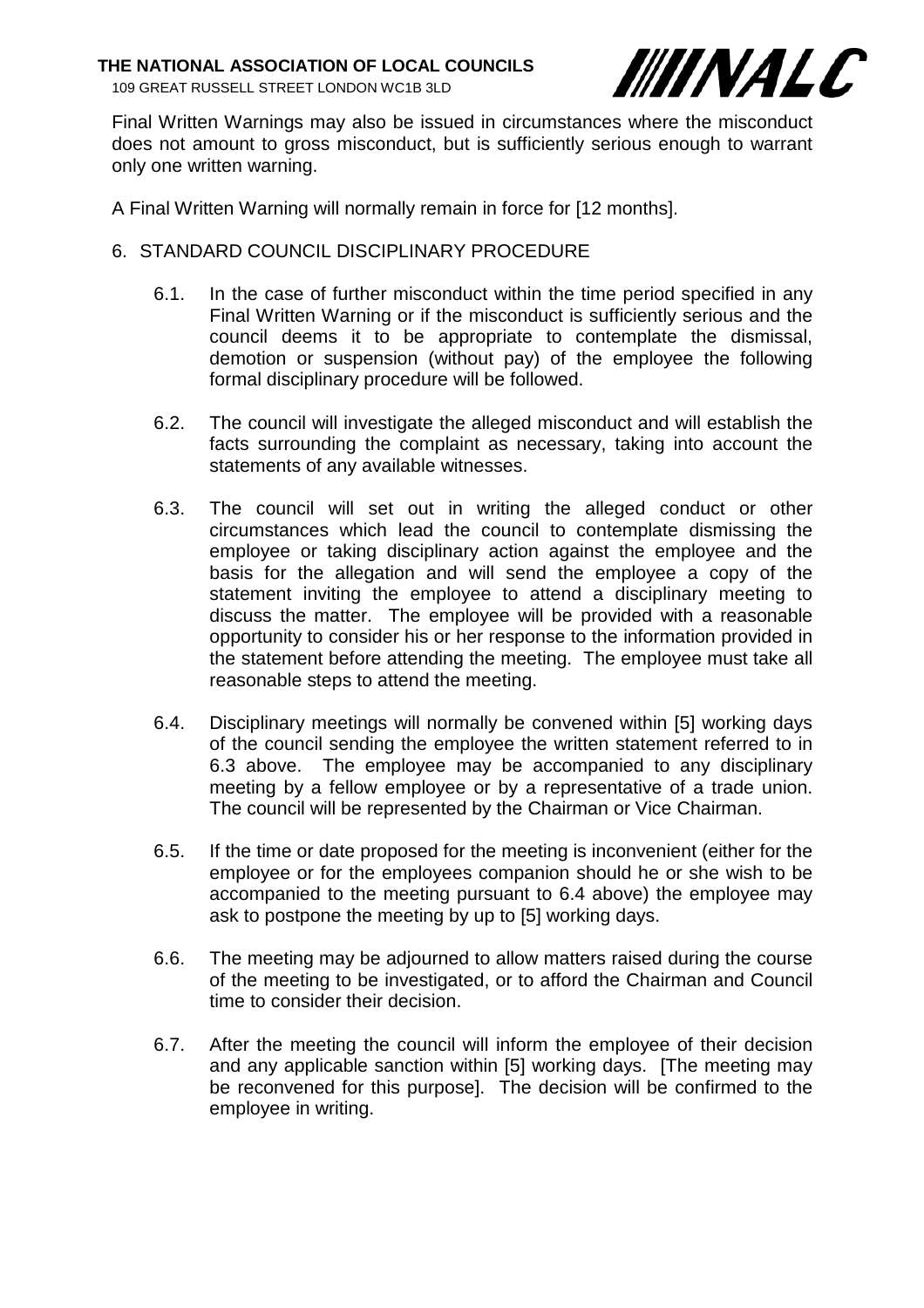109 GREAT RUSSELL STREET LONDON WC1B 3LD



- 6.8. If the employee wishes to appeal against the decision he or she must notify the council in writing within [5] days of receiving written notice of the decision.
- 6.9. If the employee notifies the council that he or she wishes to appeal, the employee will be invited to attend a disciplinary appeal meeting before the Employment Working Group. The employee must take all reasonable steps to attend that disciplinary appeal meeting. The employee has the right to be accompanied to a disciplinary appeal meeting by a fellow employee or by a representative of a trade union.
- 6.10. A disciplinary appeal meeting will normally be convened within (7) working days of the council receiving notification that the employee wishes to appeal pursuant to 6.8 above. If the meeting date is inconvenient for the employee or the employee's companion he or she may ask to postpone the meeting by up to [5] working days.
- i. Any new evidence that the employee wishes to put forward will be considered, as will any new evidence from the council. The original disciplinary penalty will be reviewed.
- ii. The disciplinary appeal sanction originally imposed cannot be increased upon appeal.
- iii. The disciplinary appeal meeting will not necessarily take place before any disciplinary sanction imposed by the council takes effect. If the employee's appeal is against dismissal and the appeal is successful the employee will be reinstated and continuity of employment will be preserved.
- iv. The meeting may be adjourned to allow matters raised during the course of the meeting to be investigated, or to afford the Council's Employment Working Group time to consider its decision and report to full Council.
	- 6.11. After the disciplinary appeal meeting the council will inform the employee of its final decision within [5] working days. [The meeting may be reconvened for this purpose]. The decision will be confirmed to the employee in writing.

# 7. COUNCIL DISMISSAL PROCEDURE FOR USE IN GROSS MISCONDUCT

- 7.1. The following list provides examples of conduct that will normally be regarded by the council as Gross Misconduct. This list is not exhaustive. These are examples only:
	- i. Refusal or repeated failure by an employee to carry out his or her duties.
	- ii. Falsification of documents or information (including expense claims).
	- iii. Unauthorised disclosure of confidential information.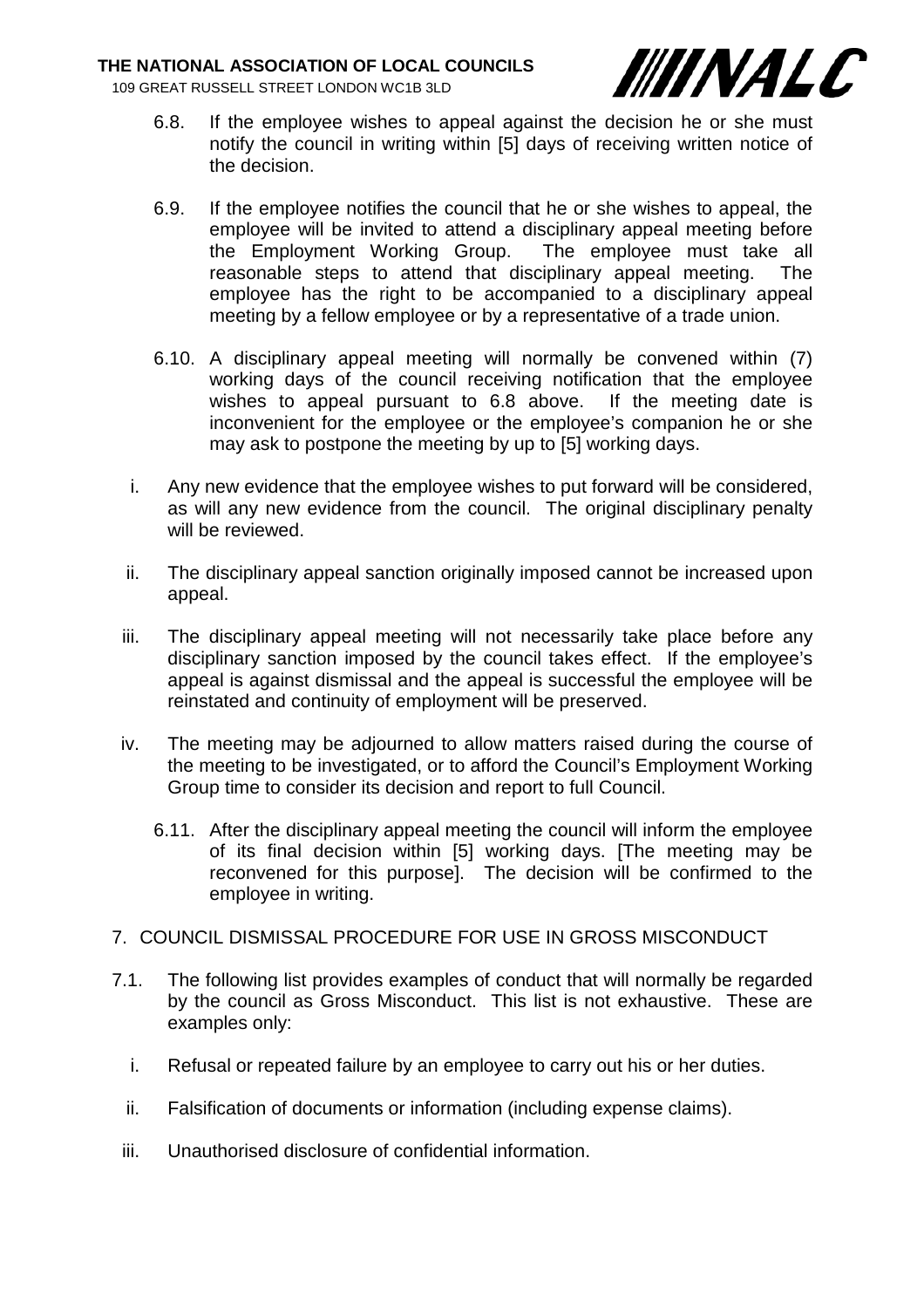109 GREAT RUSSELL STREET LONDON WC1B 3LD



- iv. Assaulting a fellow employee or any other person whilst acting or purporting to act on behalf of the council.
- v. Insulting, indecent or offensive behaviour towards a fellow employee or any other person whilst acting or purporting to act on behalf of the council.
- vi. Serious or repeated harassment (including sexual and racial harassment).
- vii. Incapacity at work due to the influence of alcohol, unprescribed drugs or any other substance.
- viii. Wilful damage to council property.
- ix. Theft, unauthorised use or possession of council property or theft of the property of a fellow employee.
- x. Conduct bringing the council into disrepute.
- xi. Any other conduct that from time to time is defined by the council as amounting to gross misconduct.
- 7.2. If an employee is accused of any Gross Misconduct he or she may be suspended from work on full pay pending the outcome of an investigation into the alleged offence(s). Such a period of suspension will not normally exceed [10] working days unless there are exceptional circumstances.
- 7.3. The council will investigate the matter and will establish the facts surrounding the complaint as necessary, taking into account the statements of any available witnesses. As part of that investigation the employee will be interviewed.
- 7.4. If the council believes the employee is guilty of gross misconduct his or her employment will be terminated summarily without notice or pay in lieu of notice.
- 7.5. The council will send the employee a statement, setting out the allegations of misconduct that led to the employee's dismissal and the council's basis for thinking that the employee is guilty of that misconduct. The date on which the employment terminated will be confirmed to the employee and the employee may be reminded of any continuing obligations he or she may have following the termination of employment. This statement will also explain the employees right to appeal against the councils decision.
- 7.6. If the employee wishes to appeal against the councils decision he or she must notify the council in writing within [5] working days of receiving notice of the councils decision pursuant to 7.5 above.
- 7.7. If the employee appeals the council will invite the employee to attend a disciplinary appeal meeting before the Employment Working Group. The employee must take all reasonable steps to attend the meeting. The